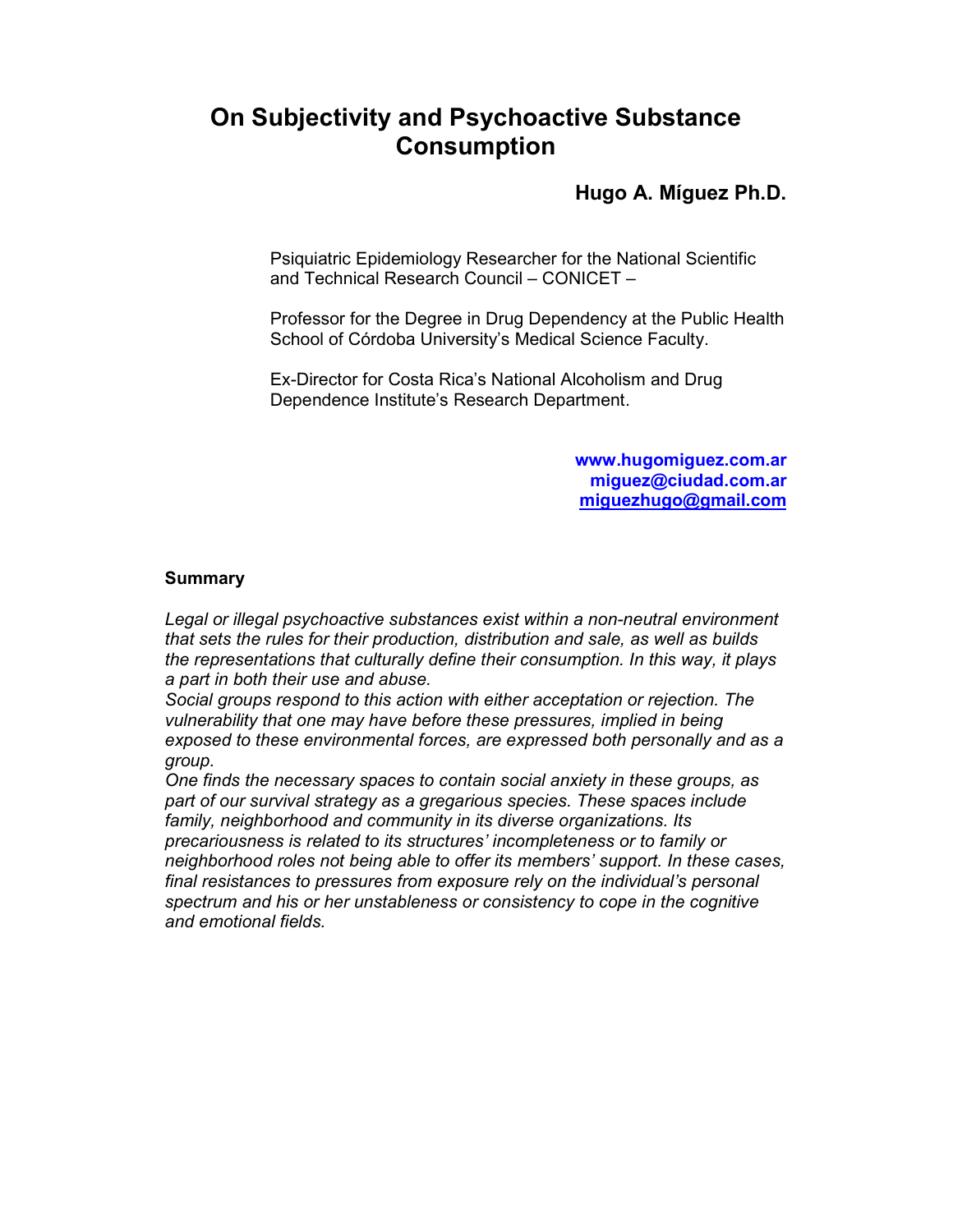## **Introduction**

As José Horwitz noted, following the creation of the World Health Organization, its Mental Health section – with Jellinek and Hardgreaves' orientation – began to promote knowledge and health actions destined to control alcoholism. A problem that "*due to its backdrop and constant presence, we accept as an ineludible illness that we get used to, without stopping to consider its existence.*"<sup>1</sup> Alcoholism was at the heart of all disorders resulting from psychoactive substance consumption and was installed as a paradigm of these disorders.

In June 1964, a meeting held by the Pan American Health Organization in San José, Costa Rica, gathered Latin America's main experts on the subject in order to lay de foundations of an alcoholism epidemiology in the region. The resulting document<sup>2</sup> evaluated the situation in Latin American countries and defined what  $$ up until that moment – were considered the problem's fundamental fields: sociocultural, psychopathological and physio-patological factors. The elements that shaped all hypotheses at the time covered a wide range that went from Javier Mariategui's theoretic lack of social and moral standards caused by colonization's cultural destruction on altiplano populations, to Guillermo Vidal and Carlos Sluzki's individuation and family problematic and Juan Marconi's physio-patological concepts.

Twenty years later, the Organization of American States takes interest in the drug problematic and creates a specialized organization called the Inter-American Drug Abuse Control Commission (CICAD). This commission's purpose is basically set on acknowledging drug trafficking as an explicative element in the expansion of drug consumption and orienting national organisms within the region. The alcohol, solvent inhalation or psychotropic medication abuse issues would require enormous individual efforts in order to keep them within the region's psychoactive substance agenda.

During the following years, substances or people, harder laws or preventive education, dependency rehabilitation or abuse prevention are installed as opposed pairs when defining resource allocation for local and international action. Paradoxically, the globally dominating geopolitical approach to illegal drug trafficking becomes, however, based on prevention and assistance, an individual approach limited to biological consequences from drug use and familiar dysfunction. Meanwhile, the social world where substance consumption occurs becomes a harder and harder place to live, darkened by inequity, the restrictions amongst which people choose and the limitations in making a solidarity-based culture sustainable. Within this social debt, the problems that have dragged on since the XX century are still there, and are sometimes even worse. And, within these problems, the "drug problem" is no exception.

## **Consumption Subjectivity**

This analysis stems from the meaning that Man himself attributes to psychoactive substance consumption, in order to use them with the deliberate purpose of mediating his relationship with nature, with other men and, even, with himself. In other words, this analysis is oriented more toward the implications of a subjectivityfor-consumption established by culture at a given time, than to the clinical and legal toxicological implications studied in other analyses.

Subjectivity, as a way of being and being in the world, is the result of the interpretation that the subject has of his or her reality and his or her own person as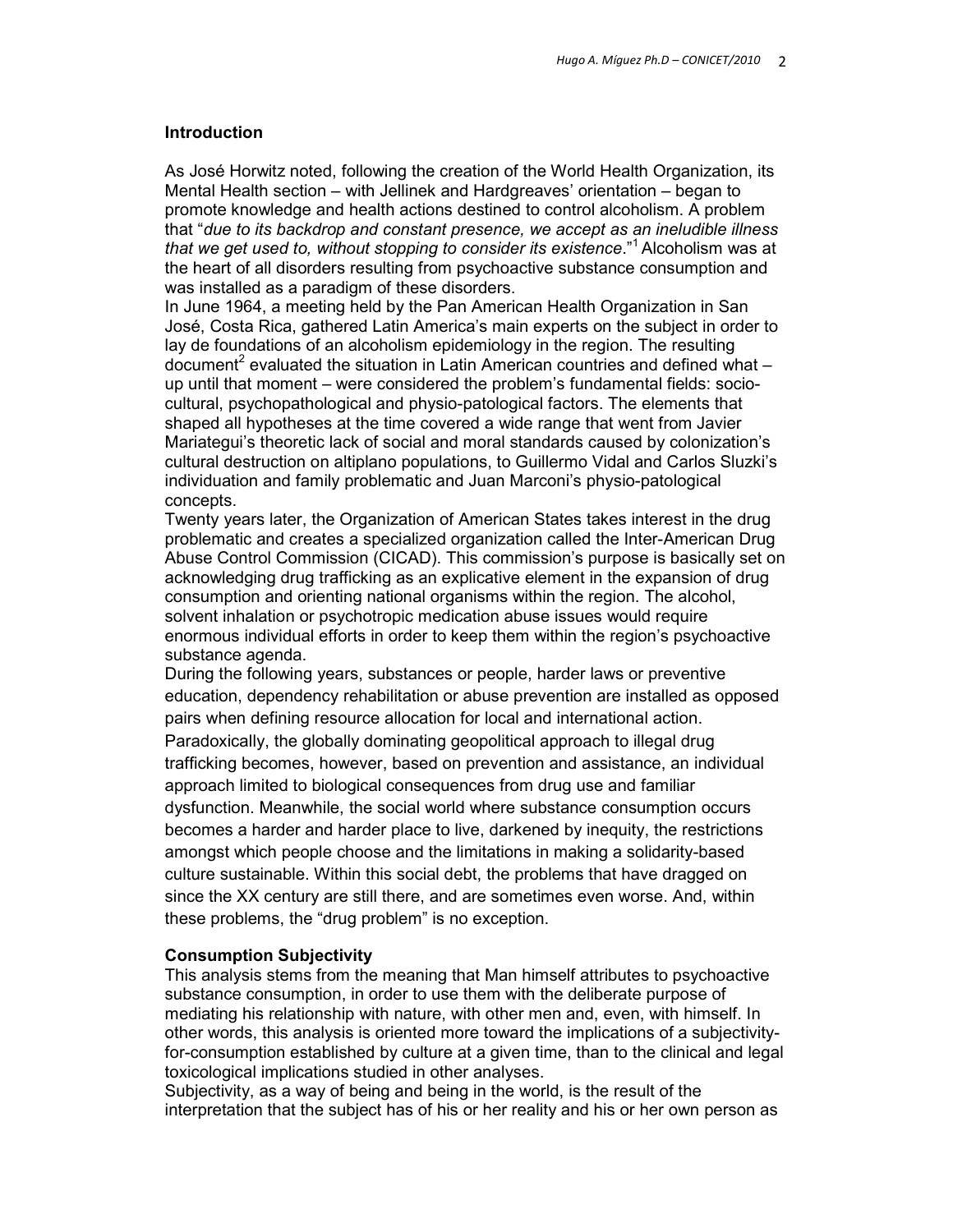part of it. It therefore emerges from a continuous transaction with political and social vectors<sup>3</sup> pressuring it and, particularly, an economic ordainment that "turns *all aspects of life that do not contribute to its constant and continuous reproduction*  completely irrelevant and ineffective."<sup>4</sup> In this way, men do not act within a void but within a socio-cultural matrix that, in today's consumerist times, is defined by the rapid circulation of objects that produce intra and inter-subjective meanings. This matrix sculpts representations and influences what one thinks and feels about the world. In this way, subjectivity-for-consumption works as "*freedom within a cage*" 5 and contains its own emotional hiatuses brought on by the inequality to access these objects that fill the voids of "*I buy, therefore I am*" 6 . These spaces are taken advantage of by the supply of psychoactive substances that, from their chemistry, propose to modify the individual's perceptions, moods and behaviors<sup>7</sup>, no matter the situations that determined them ${}^{8}$ . The validity of creating an emotional sham over reality's factual conditions is justified by a continuous supply of "remedial" objects destined to this end. There are no neutral or autonomous subjectivities<sup>9</sup>. In this postmodern world, the Kantian *coming-of-age* (understood as the capacity to live on one's own intellect without depending on other people's directions) is oriented toward the production of *alterdirected* subjectivities<sup>10</sup>, especially from the media, that reach human relationships and tint them with consumerist representations of socialization, associated with success, fun and pleasure as well as with coping with one's afflictions and hopelessness.

Within these representations of psychoactive substance use and abuse, interplay between exposition and vulnerability conditions<sup>11</sup> before them is expressed. In other words, interplay between promotion of contact between man and these substances, and the weakness or strength of personal and social resources at his disposal. Exposition and vulnerability concepts are used here to systematize these changing forces through time and for different social groups, and to check how they bond with psychological, social and cultural facts in order to create a subjectivity that considers a deliberate alteration in perception and emotion – induced by use of psychoactive substances – a strategy to be oneself and in this world.

## **Exposition and Vulnerability**

Thinking about exposition to psychoactive substances implies that the environment is not neutral to the subject. This is an environment where economic and commercial interest from alcoholic beverages, psychotropic medication, tobacco and illegal substances exist, configuring a relationship between people and substances in everyday life and assuring their presence and cultural legitimization of their use.

On one hand, exposure forces are exerted on people by imposing concrete or physical availability of the legal or illegal psychoactive substance by its production, distribution and sale. On the other hand, these forces also include its symbolic exposure or supply, represented by the availability of representations or beliefs<sup>12</sup> that legitimize these practices and sculpt consumption, supported by advertising strategies and informal promotion. Commercial supply of these products and their promotional mechanisms do this, using different strategies for the different legal and illegal markets, as well as those markets where legality and illegality merge together.

In regards to the "availability" of substances and representations inducing their consumption, the laws established for production, promotion and sale of legal psychoactive substances are the first considered. After some beer production  $\sim$  companies announced to local newspapers<sup>13</sup> that their supply was targeted to 14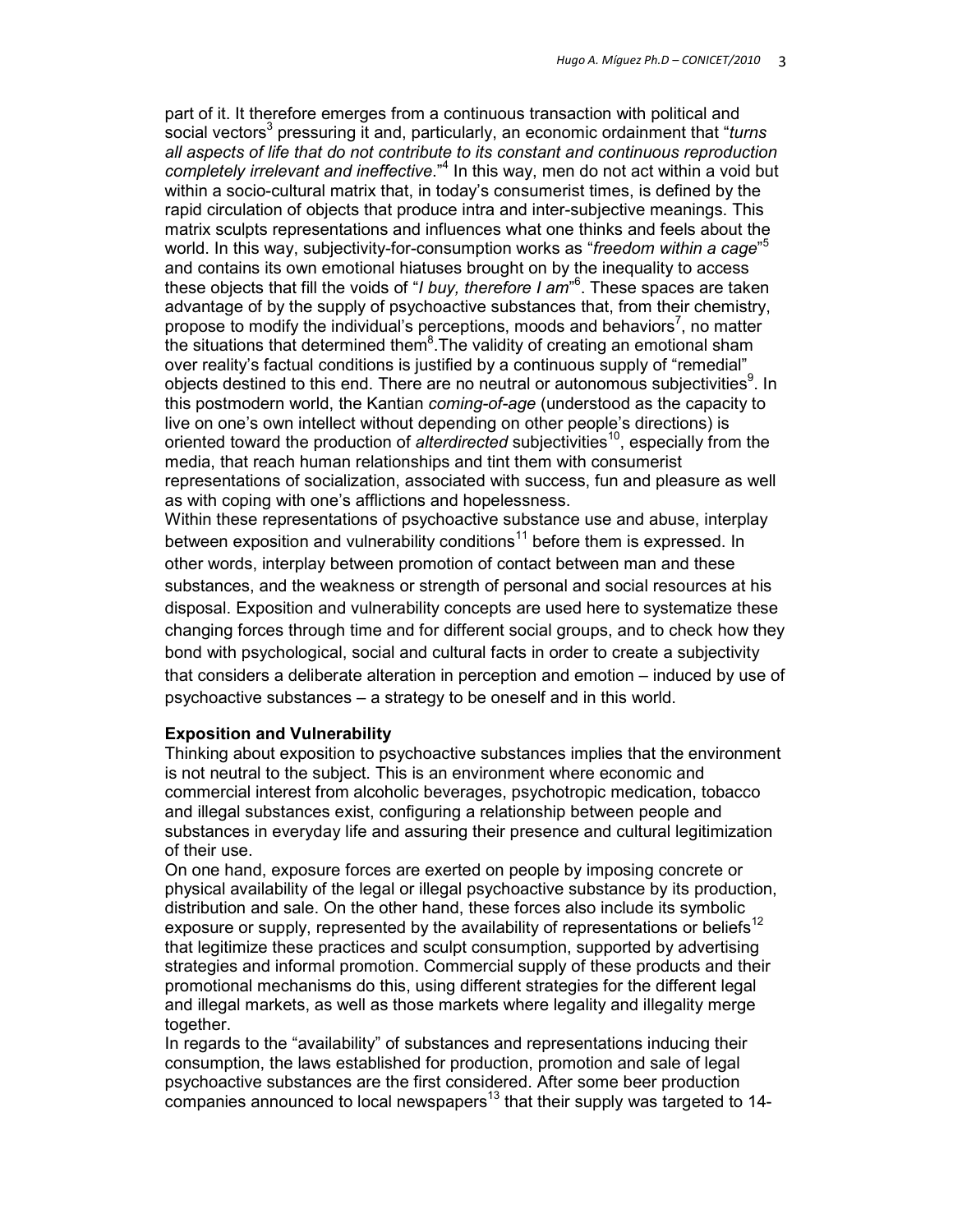year-olds in 1993, we no longer hear these *politically incorrect* mentions. The truth is that, today, beer has quintupled its sales since then and is already installed as a natural and inevitable part of teenage socialization. Its naturalization has lead other beverages to renew their own supply, particularly targeting the teenage sector that, at some time, presented less consumption rates than their male peers. For instance, marketing for *alcopops* and – especially – frozen wines have strategies that target teenagers that are similar to those used by beer companies in the 80s and 90s.

Those who promote legal beverages do not consider the collateral effects of their actions. In other words, they are not worried about limiting their advertising reach to specific populations and continue to reach other groups, installing representations and beliefs. The advertising effect of legal alcoholic beverages on, for instance, children of any age, are produced all the time and are part of a construction of subjectivity that, whether this is their intention or not, is efficient on an every-day basis.

Secondly, within the established laws regulating legal substances, one can find consumption methods that are more or less subtlety based on their transgression, or on directly applying them to other illegal ends. This is the case of alcoholic beverage "delivery" systems, that precisely promote the idea of getting past laws regulating alcohol sale. *"Fatta la legge, fatta la trappola"* (Italian expression meaning 'every law has its loophole) was the slogan for one of the first legal companies that appeared offering alcohol beverage home-delivery, at the same time in which the State was trying to control alcohol sale to minors and restrict alcohol purchasing hours. The company considered these measures to be a *dry law* and explained their own appearance as an answer to it.

Thirdly, growing availability of illegal substances has been pointed out by public observatories<sup>14</sup> to the point that it has become an argument for different sectors to insist on legalization of hard consumption based on their opinion that prohibition has been rendered useless. However, in Argentina, not all illegal substances are censored or are at least censored in the same way. Marijuana, ecstasy and cocaine are tolerated in such a way that consumption is being naturalized in graphic media, domestic objects on sale at establishment stores, images and legends reproduced on clothes and in undercover ways on audiovisual media. In the case of cocaine paste or "paco", the social consensus to censor it from these fields is an exceptional fact. One could even argue that censorship is exclusively reserved for "paco" and this, indirectly, hints that these warnings would not be applicable to other illegal substances.

Supply and promotion of legal substances, promoting their unlawful use and the concrete offer expressed by production, supply and promotion of illegal substances configure a current exposure scenario. However, and despite exposure being a necessary condition, it does not explain the emergency in psychoactive substance use on its own. The other term we must consider is the vulnerability that people – and the groups they're in – might present when confronting the effective availability of these substances. The individual, faced with forces of exposure that bind him and an insufficient community to contain him, has a personal reserve before both elements with which he can built a resilient subjectivity that derives from his cognitive and emotional capacity, in order to confront them and make a decision.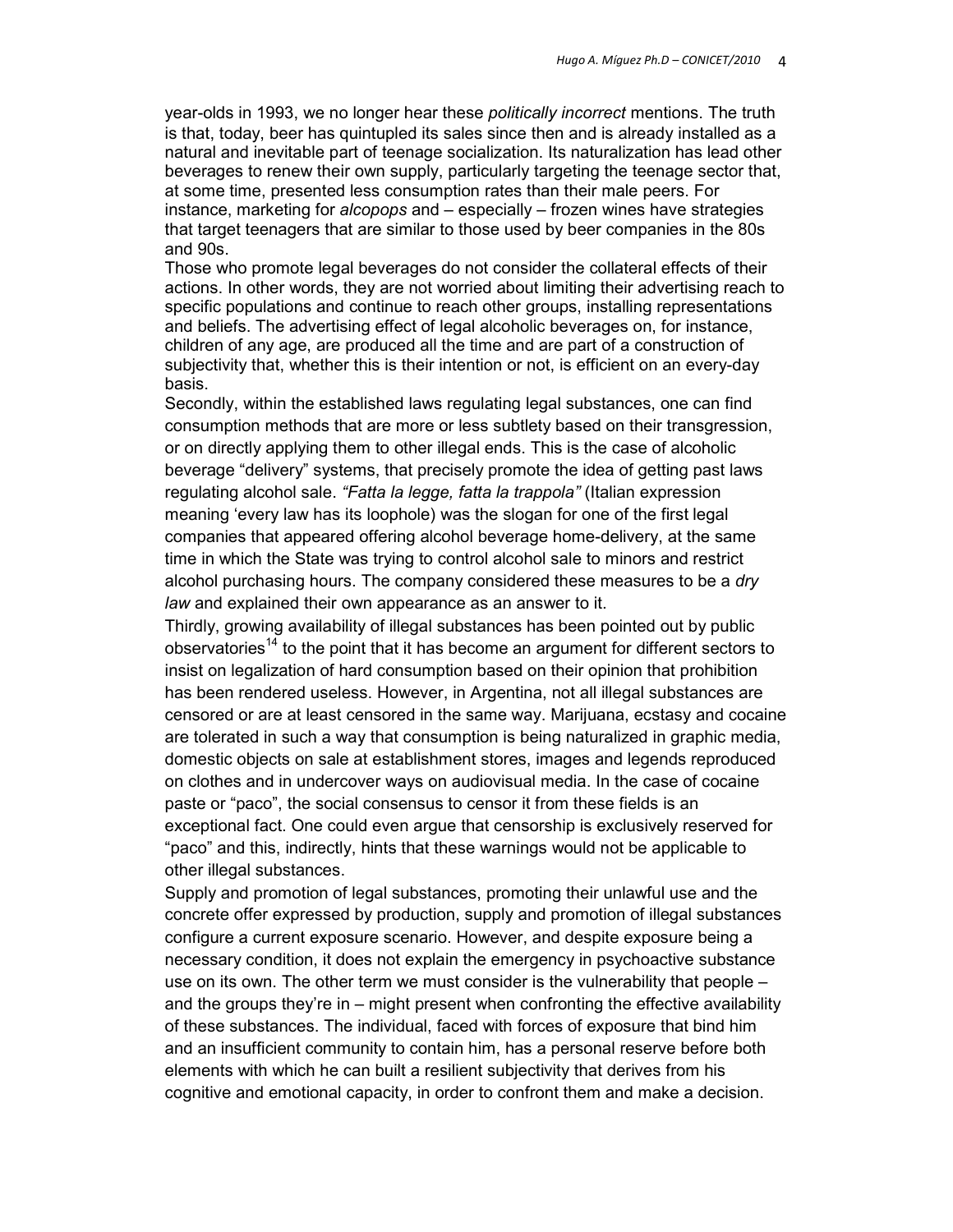Personal and collective vulnerability, when one is before the offer of psychoactive substances, expresses the relative incapacity to sustain autonomy in one's decision-making when faced with legal or illegal economical forces. One's disposition to give in to the promotion of consumptions known to be harmful is the result of great levels of social tension or stress – in the case of substances offered as palliative – as well as lack of cognitive and emotional resources to cope with pressures from exposure.

Psychoactive substance use has been linked to social stress on more than one occasion. Horton's classic studies in the 40s were the first to do so, linking it to danger-originated anxiety, such as external aggressions or lack of food. In other words, and according to this case, the primary purpose behind drinking alcoholic beverages was anxiety reduction<sup>15</sup>.

Following this line of thought, Merton later sustained that societies – and the groups that form them – differ when it comes to the quality of life they have. The greater or smaller distance between social expectations of well-being and the resources an individual has to reach said expectations is expressed in different levels of social tension or stress<sup>16</sup>. In this way, Merton found consumption to be a "withdrawal" behavior that was produced when the person became overwhelmed by his or her tension situation and did not count with resources to cope with it. A "withdrawal" that is taken advantage of in an economic plain that culturally legitimizes it and makes a profit.

Interests linked to psychoactive substance production and marketing have tried to mediate between the person and his or her problems, in such a way that all roads lead to purchasing the product and forming a habit of alleviating tension through its consumption. This message becomes stronger in those areas with socioeconomic systems that have not considered their environment or people<sup>17</sup>, with consequences affecting the habitat structures of human communities, the way families work and the people's psychological well-being. Weakening of the traditional psychological support systems<sup>18</sup>, based in groups, has reduced the individuals', the families' and the communities' capacity to stand up against setbacks<sup>19</sup>, as well as weakened the vitality with which people advance toward their aspirations<sup>20</sup>. And in its place – and part of the problem today – some of these young groups tend to channel their need for *support* from primary anxieties using psychoactive substances as a way to vent or to emotionally bond between each other, showing a greater precariousness for resisting social tension or stress. In this way, the situation presented is not only one where traditional psychological support mechanisms appear deteriorated and where alternative organizations are precarious, but one where coexistence of social and cultural environments is not neutral when it comes to psychoactive substance consumption. And even though it is true that common patterns can be found in psychoactive substance use for different social moments, the difference between what happens today and other historical uses lies in the substance's different production, marketing and communication levels that are, today, most developed and never before so widespread and available.

Psychoactive substance consumption is supported by exposure to a media culture that legitimizes it as an expected and even necessary reaction in order to fulfill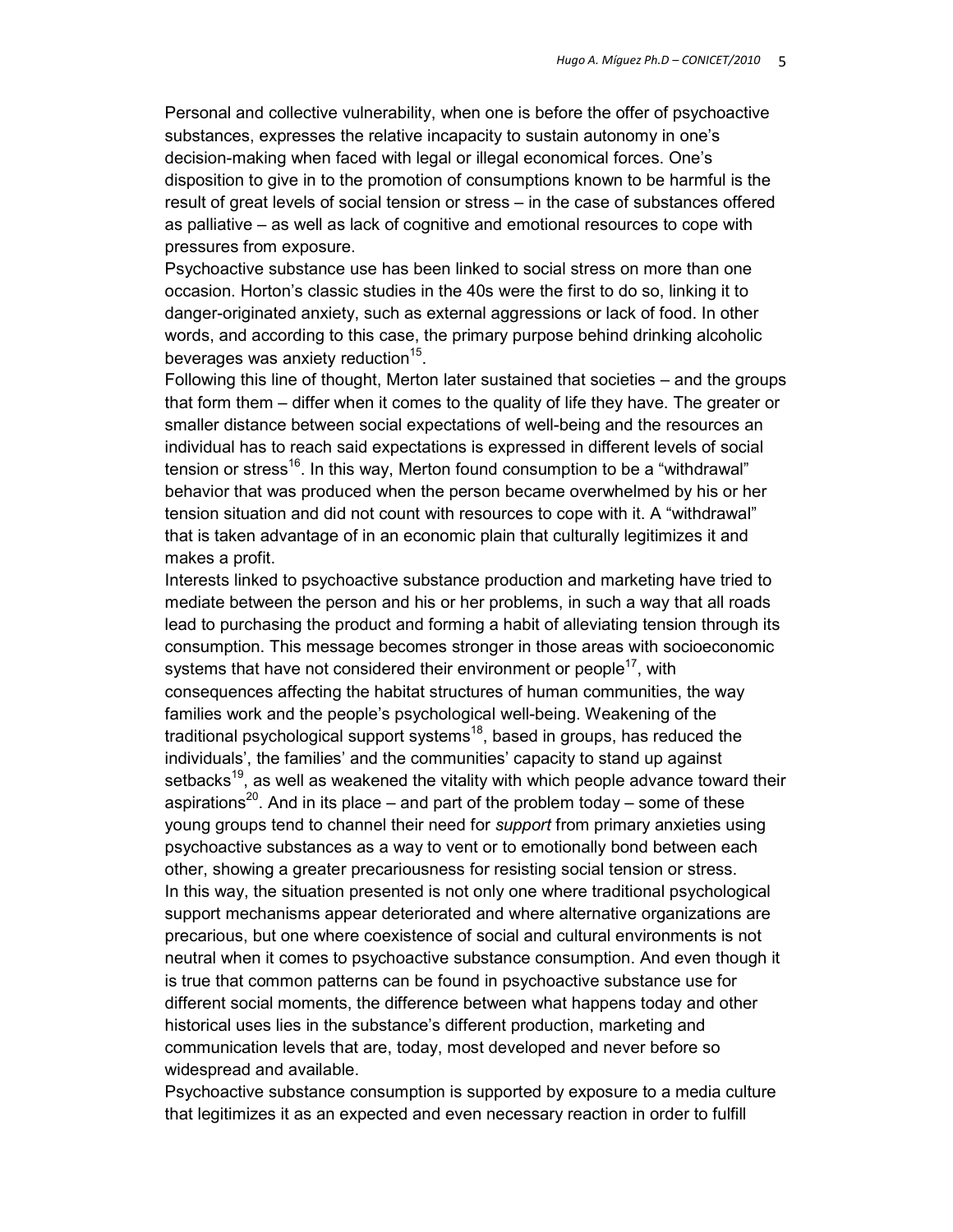successful lifestyles based on immediacy and frivolity. When faced with this consumerist pressure, the individual's weak or strong critical thoughts will use the resources he or she has available in order to analyze the message from the media, identify the social values that are being tested or omitted and then reach a decision. The strength in this critical exercise on commercial culture is a resource for both individuals and groups before practices that are frequently presented by media as a result of young adults' and teenagers' own judgment $21$ .

The objective information available on each substance and the practices associated with each one of them, supports critical thought by does not replace it. This information lets one visualize the magnitude of its supply, of the groups involved, of the profits implied and on who this responsibility falls. However, its mere transcription – without reflection – tends to lead toward naturalizing the consumption phenomenon as a more or less inevitable destiny.

Processing data and representations is a critical thought exercise that is rarely applied in institutional practices. The most widespread preventive messages pay most attention to the biological consequences and pharmacologic effects of substance consumption. And given that these analyses are generally applicable to addicts or those who find themselves depending on these substances, all practicality of their affirmations is lost with users who are not in this situation yet. Vulnerability includes aspects that create cognitive instability as well as affective instability, the latter understood as the inconsistency between one's own emotionality and what culture defines as "politically correct". The truth is that every day life includes primary emotions such as anger, fear, shame, joy, sadness, disgust and surprise that are behaviorally expressed by facial, motor, vocal, endocrine and automatic reactions that human beings recognize beyond racial and cultural differences<sup>22</sup>. Psychoactive substances act altering the former and covering the latter.

In this way, an emotional expression is understood<sup>23</sup> as a phenomenon "occurring between individuals, more so than in an individual" and that communicates the original or induced emotional state among them. In some cases, emotional expressions are subject to a "social script" imposed by a specific society's demands and pressures at a given time. And in this way, culture purposes controlling, liberating or modifying these emotional expressions by means of manipulation via psychoactive substances for moods, perceptions and/or behaviors $24$ . Autoreification<sup>25</sup> of feeling as a *produced emotionality*<sup>26</sup> follows "expression rules" that depend on "*who can show an expression to whom, what emotion can be expressed and for how long it can be shown*." The drug's role is to assure coincidence with a successful cultural model in a society that disputes dominion of some groups over others, all the time.

In this way, assertiveness – understood as the capacity to express what one thinks or feels or wants, in the right way and in the right time – is altered as a personal resource that lets one advance in the solution to one's problems and in the search for alternative paths in order to generate different options to general consumption<sup>27</sup>. In short, subjectivity in psychoactive substance consumption is born from the interaction between the exposure vector (concrete and symbolic availability) and vulnerability (personally and as a group). This force field can be illustrated as an epidemiological pyramid that becomes worse when growing from harmful consumption to dependency or addiction.

In the graphic model presented with this document, zero is presented as a rhombus or plane where each vector has no magnitude. In other words, it represents a scenario with no availability (production, distribution and sales), no beliefs or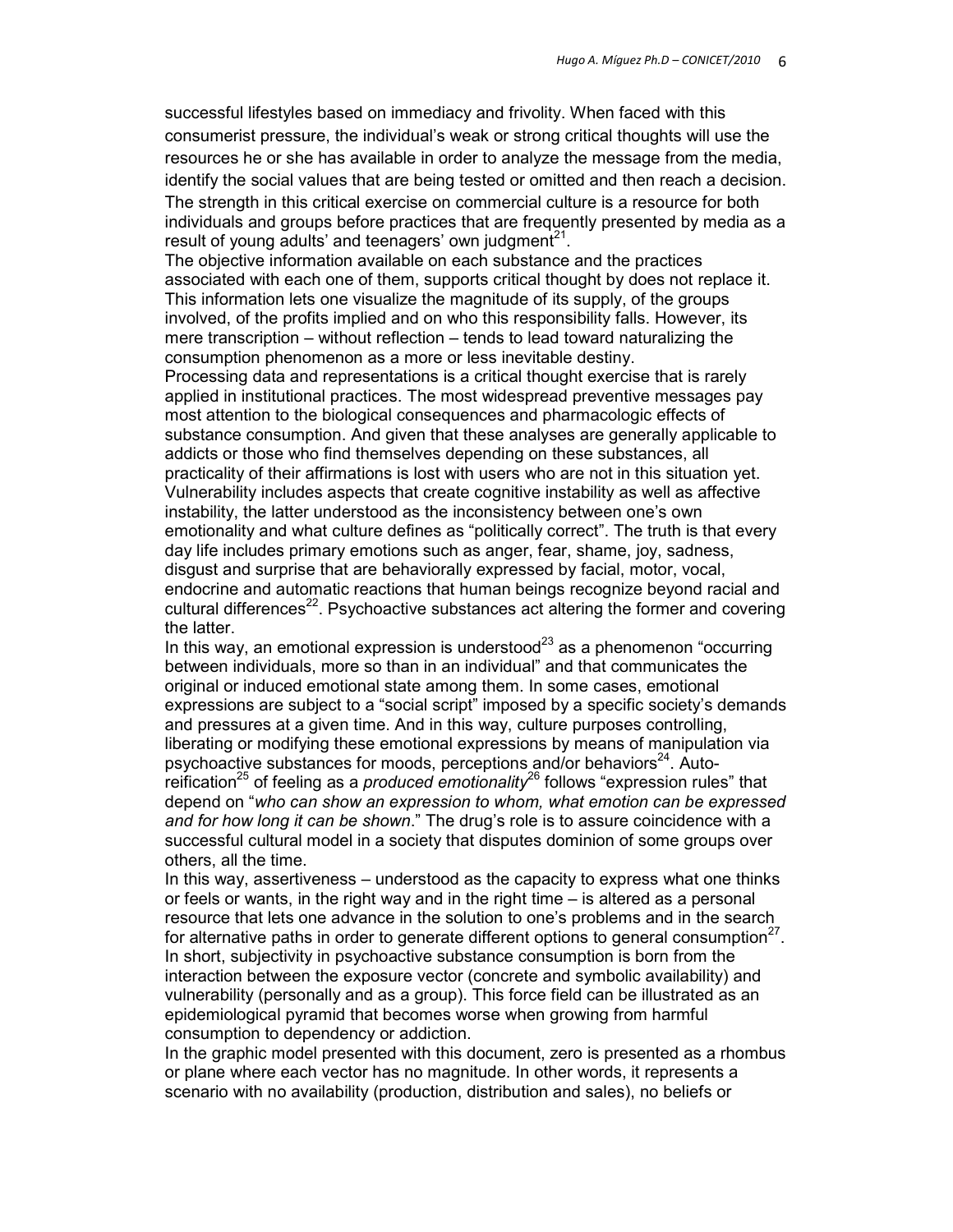representations legitimizing substance use and no precariously organized groups or personal instabilities.

As different magnitudes for its different variables are introduced, the figure becomes three-dimensional, expressing itself in a quadrangular-pyramid form produced by the vectorial transactions between exposure and vulnerability. In short: this document presents the existence of a subjectivity in psychoactive substance consumption as the result of a multiple-force field (concrete-symbolic exposure and personal-group vulnerability) that produces different epidemiological levels of problems due to harmful practices or dependency as a result of its interactions.

# Subjectivity in Consumption: Determinants and Emergences



*H. Míguez Ph.D. Conicet. 2010*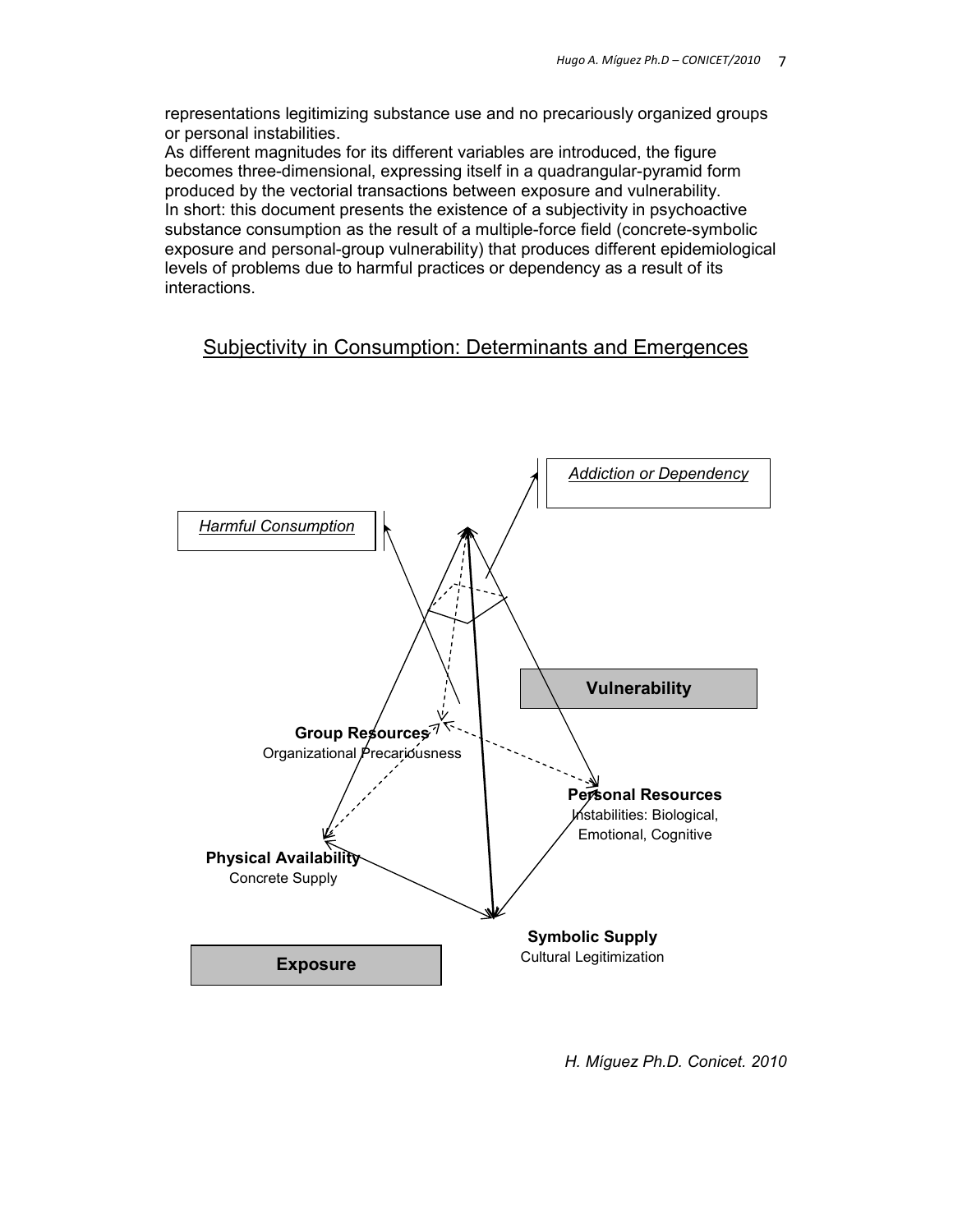#### **Final Considerations**

Social communication on the so-called "addiction" phenomenon is normally circumscribed to consumption of illegal psychoactive substances. This restriction has not only left problems associated with alcoholic beverages, tobacco and psychotropic medication out of the loop but has also restricted the problem to the "addict", to individuals affected by dependency or addiction to one substance. This is how things – for over two decades – have been omitted from public data and from reflections allowing us to think, on one hand, about disorders that are bred from any substance with the power to affect the central nervous system and, on the other hand, to not only be able to define pathologically dependency cases as a problem, but also those cases where a deliberate search to alter psychic functioning by using a psychoactive substance as a prosthesis of subjectivity exists. These blind spots have enabled cultural scenarios that, bred from the economical, have liberated fences that used to obstruct "physical" access to psychoactive substances, while naturalizing their use or abuse, omitting the damage and risk they cause.

The truth is that psychoactive substance consumption is a complex problem that requires attention to each and every one if its fronts, as well as the dynamics resulting from their interaction. This partial outlook on this subject, in practical terms, has resulted in ignorance of the need for a systemic answer that tackles its supply's territorial penetration and tolerance before it. The reductionist *individualfamiliar* approach that treated vulnerability as a misinformation or social association problem resulted in underestimation of the need for a pedagogy that's critical on consumption and on the current role of formal organizations. Some families might be too disorganized to support their members because of general anomic situations that disarm the collective resources needed to cope with difficulties and to plan solutions. There is no "biographical solution to systemic contradictions" because the risks and contradictions continue to be socially produced and *all that would be*  done would be to load the individual with the responsibility to confront them<sup>28</sup>. Deliberate alteration of one's emotional and cognitive mechanisms to highlight them in some cases, to modify them in others and to substitute them in some situations, has to do with a set of vectors that include both exposure and vulnerability. Psychoactive substance consumption contributes to the prosthetic architecture of neglecting signs from the emotional field and to act without the need to critically evaluate one's needs and consumptions. A "produced emotionality"<sup>29</sup> takes place, where "remedial" use of psychoactive substances is an alternative to cosmetically fix one's moods, perceptions or behaviors according to society's demands. This form of domestic social control therefore limits spontaneous behaviors before one's environment and makes hiding one's natural emotionality toward a real experience, easier. This discomfort is identified with the difficulties in reaching the physical and mental performance demanded by social situations and the solution is to neutralize the situation with psychoactive substance consumption. Subjectivity-for-consumption means to temporarily neutralize personal tension produced by actual fear of uncertainty, insecurity and lack of protection *(unsicherheit*<sup>30</sup>), reorienting the search for happiness toward the search for a decontextualized joy and toward achieving a fleeting, elusive and easily attainable primary emotion.

Designing a model that aims to systematically cover the problem – knowing that no favorable results will come from isolated measures – is what guides this paper. Not only to make preventive and welfare action better, but to also map actions, identify error and learn from them.